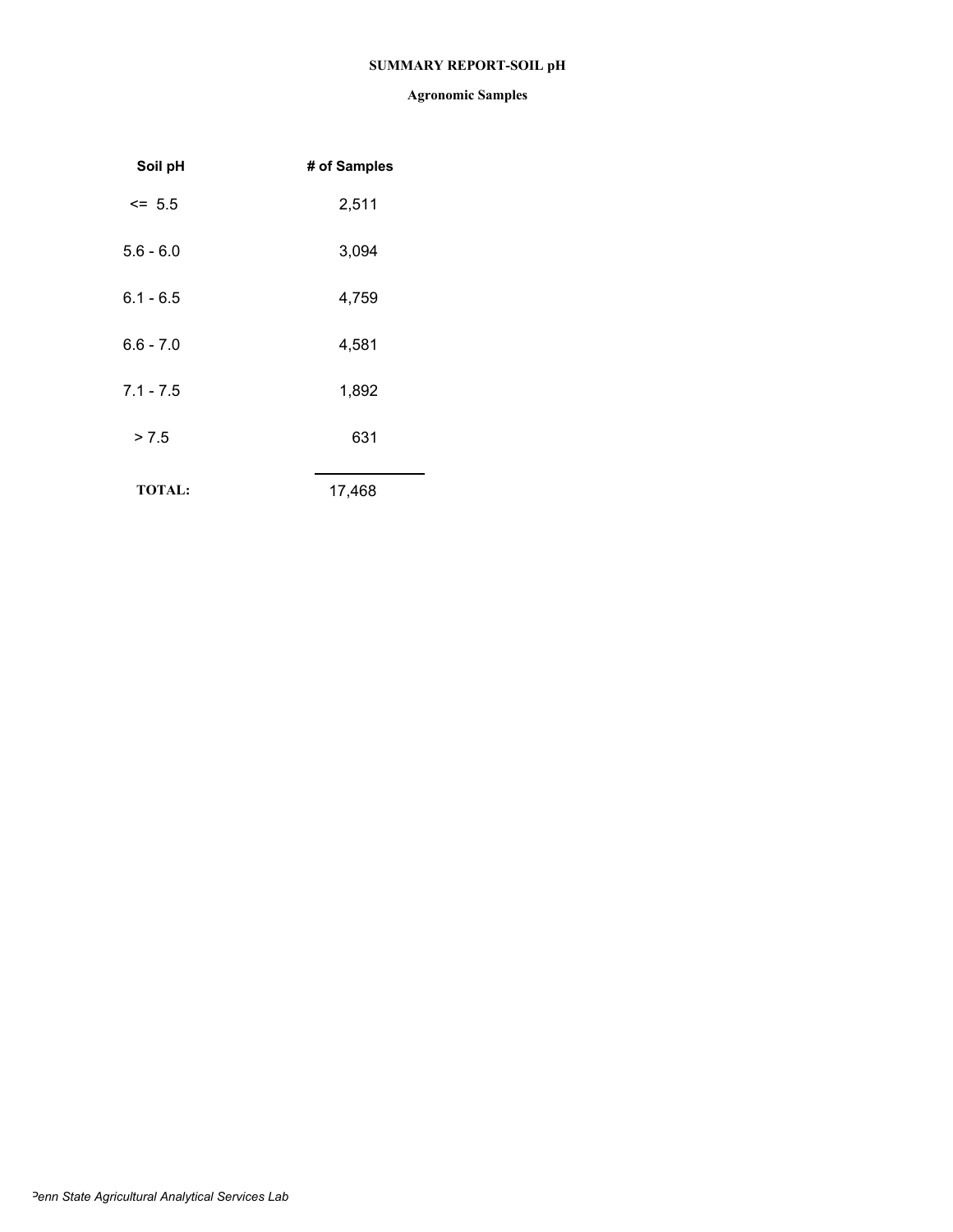| County           | <b>Total Samples</b> | pH          | # of Samples |
|------------------|----------------------|-------------|--------------|
| <b>ADAMS</b>     | 105                  |             |              |
|                  |                      |             |              |
|                  |                      |             |              |
|                  |                      | $\le$ 5.5   | 9            |
|                  |                      | $5.6 - 6.0$ | 22           |
|                  |                      | $6.1 - 6.5$ | 28           |
|                  |                      | $6.6 - 7.0$ | 31           |
|                  |                      | $7.1 - 7.5$ | 14           |
|                  |                      | > 7.5       | $\mathbf 1$  |
| <b>ALLEGHENY</b> | 336                  |             |              |
|                  |                      |             |              |
|                  |                      |             |              |
|                  |                      | $\le$ 5.5   | 81           |
|                  |                      | $5.6 - 6.0$ | 33           |
|                  |                      | $6.1 - 6.5$ | 39           |
|                  |                      | $6.6 - 7.0$ | 68           |
|                  |                      | $7.1 - 7.5$ | 53           |
|                  |                      | > 7.5       | 62           |
| <b>ARMSTRONG</b> | 157                  |             |              |
|                  |                      |             |              |
|                  |                      |             |              |
|                  |                      | $\le$ 5.5   | 23           |
|                  |                      | $5.6 - 6.0$ | 39           |
|                  |                      | $6.1 - 6.5$ | 33           |
|                  |                      | $6.6 - 7.0$ | 35           |
|                  |                      | $7.1 - 7.5$ | 14           |
|                  |                      | > 7.5       | 13           |
| <b>BEAVER</b>    | 160                  |             |              |
|                  |                      |             |              |
|                  |                      |             |              |
|                  |                      | $\le$ 5.5   | 29           |
|                  |                      | $5.6 - 6.0$ | 45           |
|                  |                      | $6.1 - 6.5$ | 41           |
|                  |                      | $6.6 - 7.0$ | 34           |
|                  |                      | $7.1 - 7.5$ | 8            |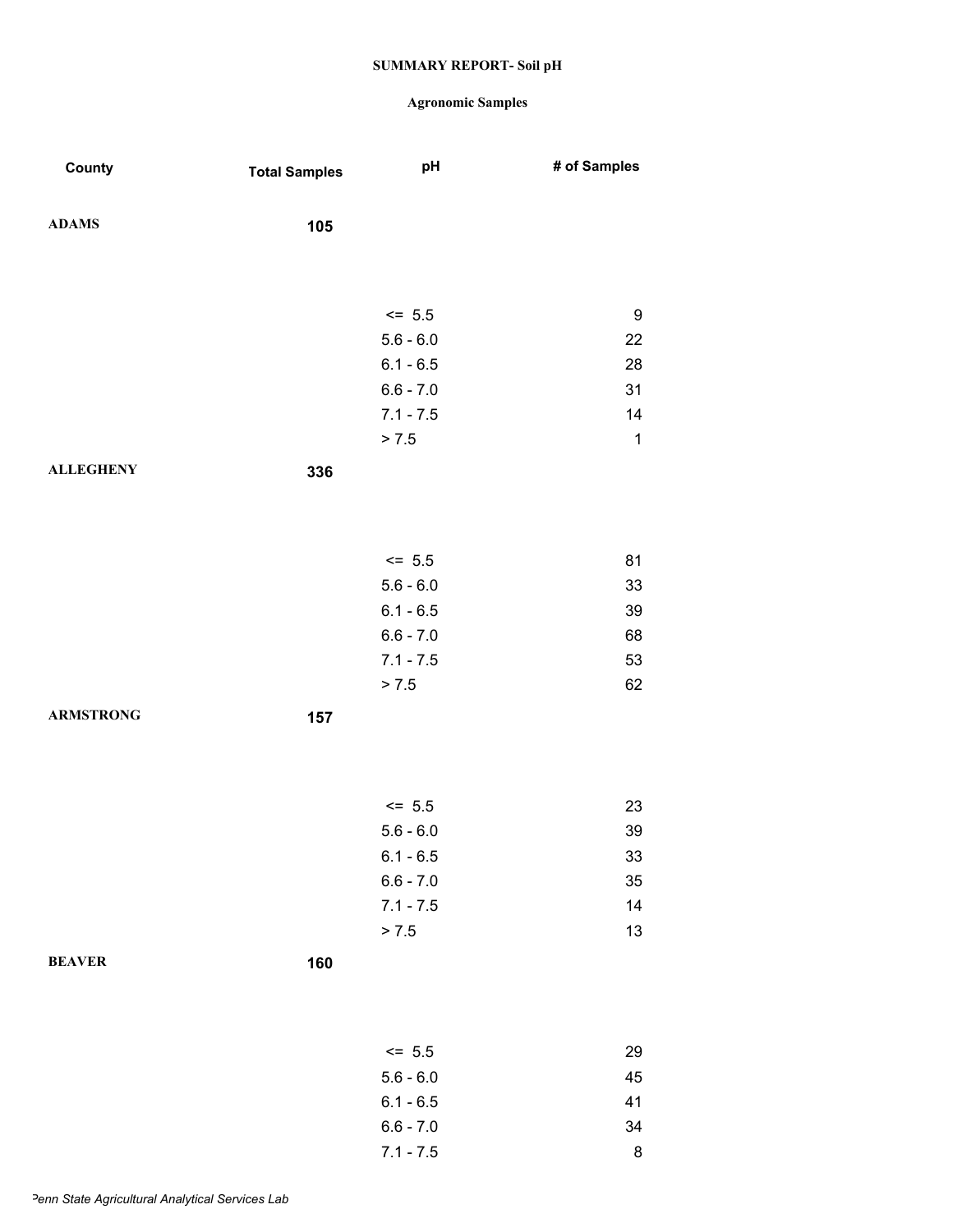| County          | <b>Total Samples</b> | pH          | # of Samples              |
|-----------------|----------------------|-------------|---------------------------|
|                 |                      |             |                           |
|                 |                      | > 7.5       | $\ensuremath{\mathsf{3}}$ |
| <b>BEDFORD</b>  | 146                  |             |                           |
|                 |                      |             |                           |
|                 |                      |             |                           |
|                 |                      | $\le$ 5.5   | 11                        |
|                 |                      | $5.6 - 6.0$ | 31                        |
|                 |                      | $6.1 - 6.5$ | 45                        |
|                 |                      | $6.6 - 7.0$ | 37                        |
|                 |                      | $7.1 - 7.5$ | 17                        |
|                 |                      | > 7.5       | $\mathbf 5$               |
| <b>BERKS</b>    | 551                  |             |                           |
|                 |                      |             |                           |
|                 |                      |             |                           |
|                 |                      |             |                           |
|                 |                      | $\le$ 5.5   | $20\,$                    |
|                 |                      | $5.6 - 6.0$ | 32                        |
|                 |                      | $6.1 - 6.5$ | 147                       |
|                 |                      | $6.6 - 7.0$ | 302                       |
|                 |                      | $7.1 - 7.5$ | 48                        |
|                 |                      | > 7.5       | $\sqrt{2}$                |
| <b>BLAIR</b>    | 143                  |             |                           |
|                 |                      |             |                           |
|                 |                      |             |                           |
|                 |                      | $\le$ 5.5   | 35                        |
|                 |                      | $5.6 - 6.0$ | 18                        |
|                 |                      | $6.1 - 6.5$ | 34                        |
|                 |                      | $6.6 - 7.0$ | 28                        |
|                 |                      | $7.1 - 7.5$ | 26                        |
|                 |                      | > 7.5       | $\sqrt{2}$                |
| <b>BRADFORD</b> | 710                  |             |                           |
|                 |                      |             |                           |
|                 |                      |             |                           |
|                 |                      | $\le$ 5.5   | 76                        |
|                 |                      | $5.6 - 6.0$ | 175                       |
|                 |                      | $6.1 - 6.5$ | 181                       |
|                 |                      | $6.6 - 7.0$ | 191                       |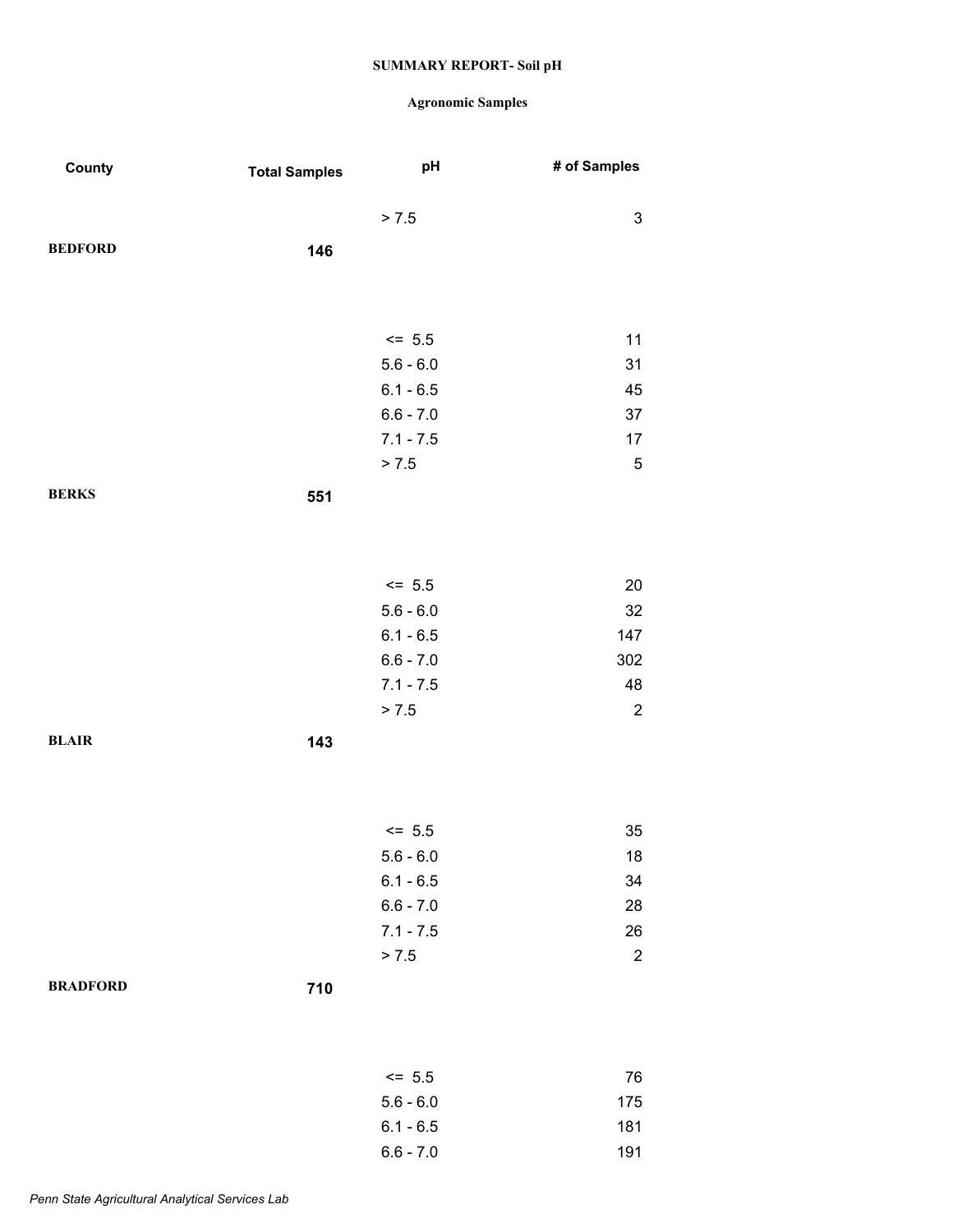| County         | <b>Total Samples</b> | pH          | # of Samples             |
|----------------|----------------------|-------------|--------------------------|
|                |                      | $7.1 - 7.5$ | 83                       |
|                |                      | > 7.5       | $\overline{4}$           |
| <b>BUCKS</b>   | 172                  |             |                          |
|                |                      |             |                          |
|                |                      | $\le$ 5.5   | 17                       |
|                |                      | $5.6 - 6.0$ | 34                       |
|                |                      | $6.1 - 6.5$ | 65                       |
|                |                      | $6.6 - 7.0$ | 32                       |
|                |                      | $7.1 - 7.5$ | 21                       |
|                |                      | > 7.5       | $\mathbf{3}$             |
| <b>BUTLER</b>  | 407                  |             |                          |
|                |                      |             |                          |
|                |                      | $\le$ 5.5   | 58                       |
|                |                      | $5.6 - 6.0$ | 80                       |
|                |                      | $6.1 - 6.5$ | 103                      |
|                |                      | $6.6 - 7.0$ | 85                       |
|                |                      | $7.1 - 7.5$ | 60                       |
|                |                      | > 7.5       | 21                       |
| <b>CAMBRIA</b> | 153                  |             |                          |
|                |                      |             |                          |
|                |                      | $\le$ 5.5   | 15                       |
|                |                      | $5.6 - 6.0$ | 19                       |
|                |                      | $6.1 - 6.5$ | 30                       |
|                |                      | $6.6 - 7.0$ | 51                       |
|                |                      | $7.1 - 7.5$ | 37                       |
|                |                      | > 7.5       | $\mathbf 1$              |
| <b>CAMERON</b> | 28                   |             |                          |
|                |                      |             |                          |
|                |                      | $\le$ 5.5   | 5                        |
|                |                      | $5.6 - 6.0$ | $\overline{\mathcal{A}}$ |
|                |                      | $6.1 - 6.5$ | 8                        |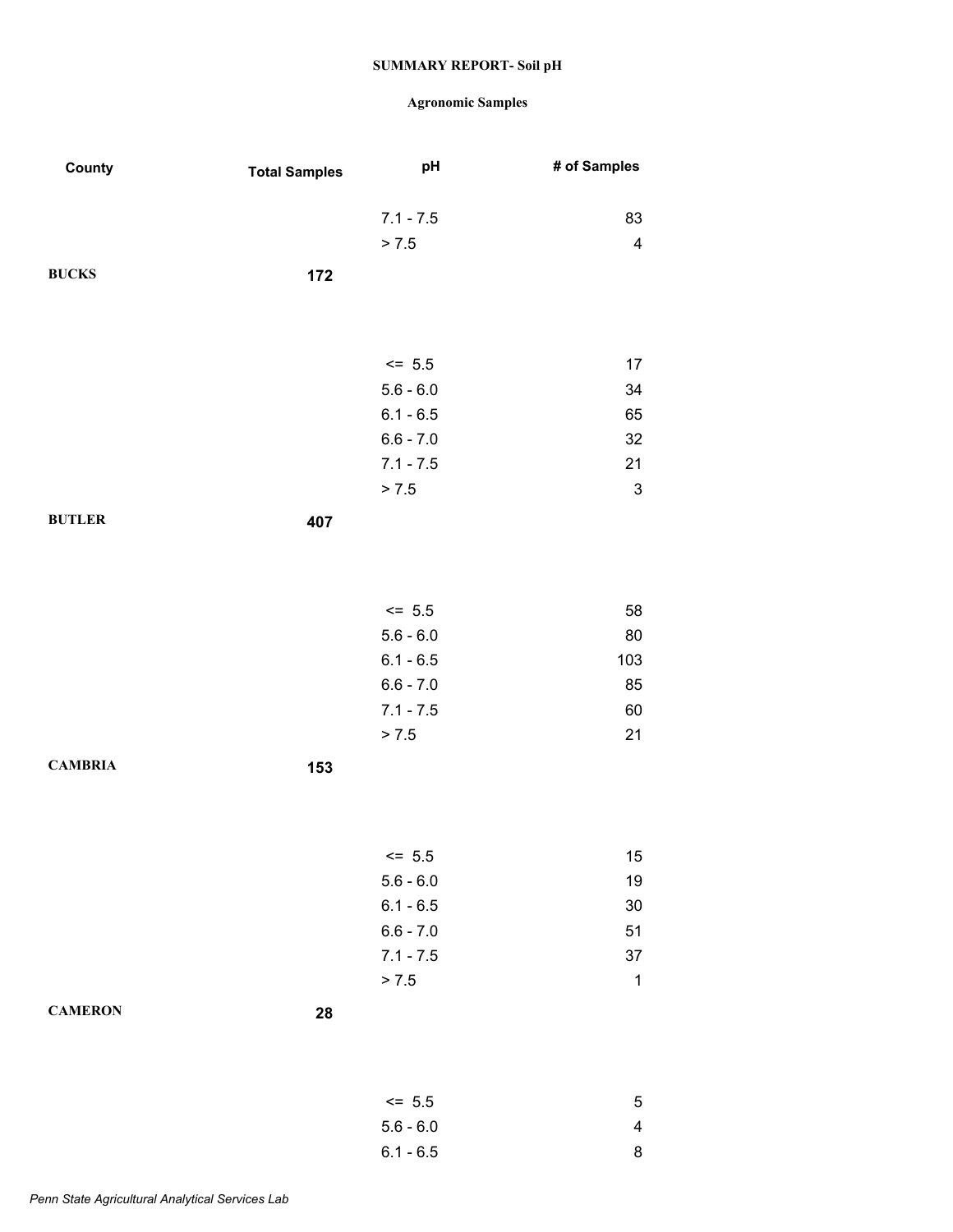| County         | <b>Total Samples</b> | pH          | # of Samples              |
|----------------|----------------------|-------------|---------------------------|
|                |                      | $6.6 - 7.0$ | $\overline{7}$            |
|                |                      | $7.1 - 7.5$ | $\overline{\mathbf{4}}$   |
| <b>CARBON</b>  | 21                   |             |                           |
|                |                      |             |                           |
|                |                      | $\leq$ 5.5  | 5                         |
|                |                      | $5.6 - 6.0$ | $\,6\,$                   |
|                |                      | $6.1 - 6.5$ | $\overline{\mathbf{4}}$   |
|                |                      | $6.6 - 7.0$ | $\ensuremath{\mathsf{3}}$ |
|                |                      | $7.1 - 7.5$ | $\mathfrak{S}$            |
| <b>CENTRE</b>  | 3,261                |             |                           |
|                |                      |             |                           |
|                |                      | $\le$ 5.5   | 696                       |
|                |                      | $5.6 - 6.0$ | 327                       |
|                |                      | $6.1 - 6.5$ | 618                       |
|                |                      | $6.6 - 7.0$ | 799                       |
|                |                      | $7.1 - 7.5$ | 549                       |
|                |                      | > 7.5       | 272                       |
| <b>CHESTER</b> | $90\,$               |             |                           |
|                |                      |             |                           |
|                |                      | $\leq$ 5.5  | $\overline{\mathbf{4}}$   |
|                |                      | $5.6 - 6.0$ | 14                        |
|                |                      | $6.1 - 6.5$ | 32                        |
|                |                      | $6.6 - 7.0$ | 32                        |
|                |                      | $7.1 - 7.5$ | $\overline{7}$            |
|                |                      | > 7.5       | $\mathbf 1$               |
| <b>CLARION</b> | 166                  |             |                           |
|                |                      |             |                           |
|                |                      | $\le$ 5.5   | 29                        |
|                |                      | $5.6 - 6.0$ | 35                        |
|                |                      | $6.1 - 6.5$ | 44                        |
|                |                      | $6.6 - 7.0$ | 41                        |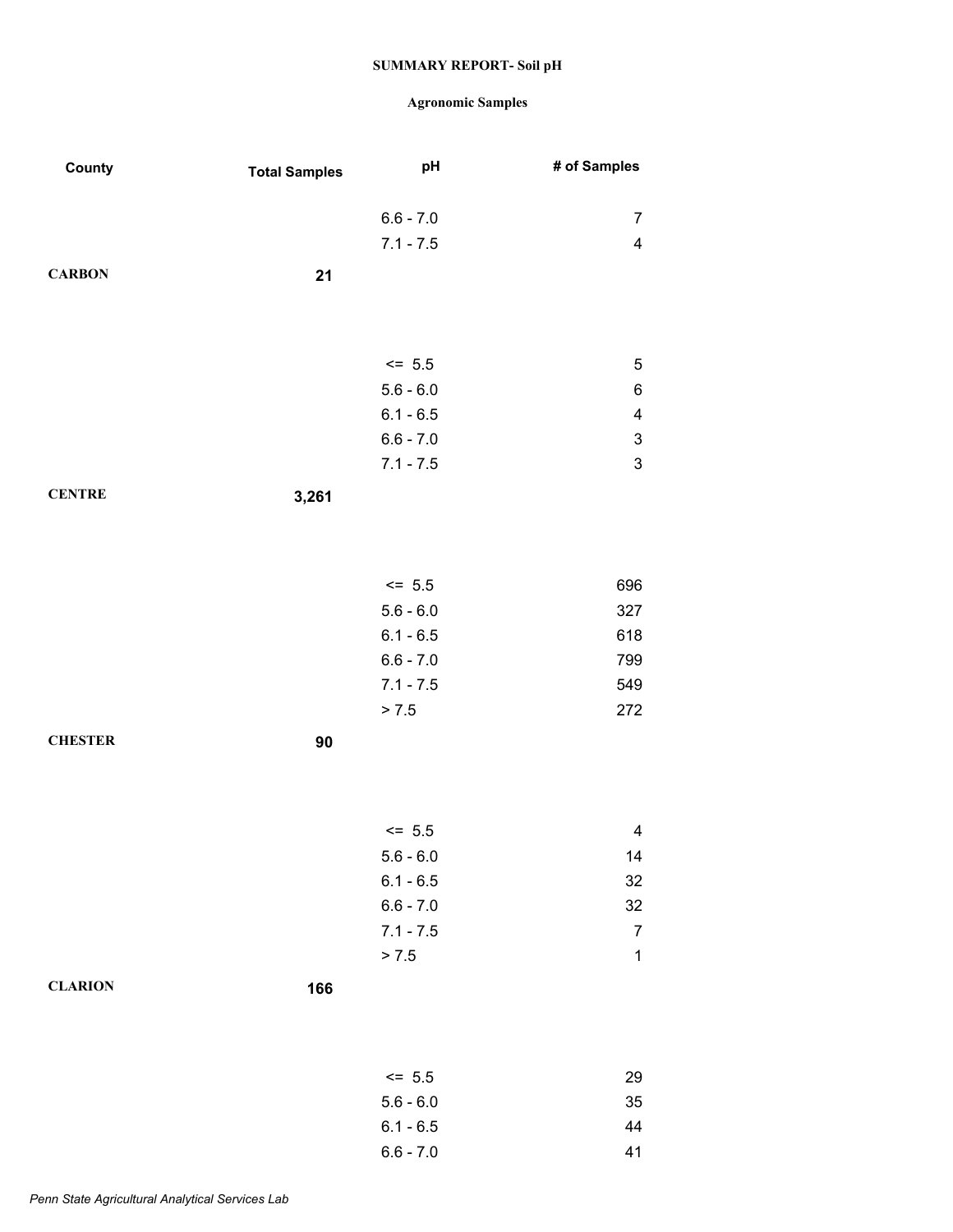| County            | <b>Total Samples</b> | pH          | # of Samples   |
|-------------------|----------------------|-------------|----------------|
|                   |                      | $7.1 - 7.5$ | 13             |
|                   |                      | > 7.5       | $\overline{4}$ |
| <b>CLEARFIELD</b> | 248                  |             |                |
|                   |                      |             |                |
|                   |                      | $\le$ 5.5   | 43             |
|                   |                      | $5.6 - 6.0$ | 48             |
|                   |                      | $6.1 - 6.5$ | 53             |
|                   |                      | $6.6 - 7.0$ | 74             |
|                   |                      | $7.1 - 7.5$ | 23             |
|                   |                      | > 7.5       | $\overline{7}$ |
| <b>CLINTON</b>    | 163                  |             |                |
|                   |                      |             |                |
|                   |                      | $\le$ 5.5   | 25             |
|                   |                      | $5.6 - 6.0$ | 34             |
|                   |                      | $6.1 - 6.5$ | 41             |
|                   |                      | $6.6 - 7.0$ | 34             |
|                   |                      | $7.1 - 7.5$ | 26             |
|                   |                      | > 7.5       | $\mathbf{3}$   |
| <b>COLUMBIA</b>   | 179                  |             |                |
|                   |                      |             |                |
|                   |                      | $\le$ 5.5   | 24             |
|                   |                      | $5.6 - 6.0$ | 32             |
|                   |                      | $6.1 - 6.5$ | 58             |
|                   |                      | $6.6 - 7.0$ | 38             |
|                   |                      | $7.1 - 7.5$ | 19             |
|                   |                      | > 7.5       | 8              |
| <b>CRAWFORD</b>   | 616                  |             |                |
|                   |                      |             |                |
|                   |                      | $\le$ 5.5   | 64             |
|                   |                      | $5.6 - 6.0$ | 149            |
|                   |                      | $6.1 - 6.5$ | 229            |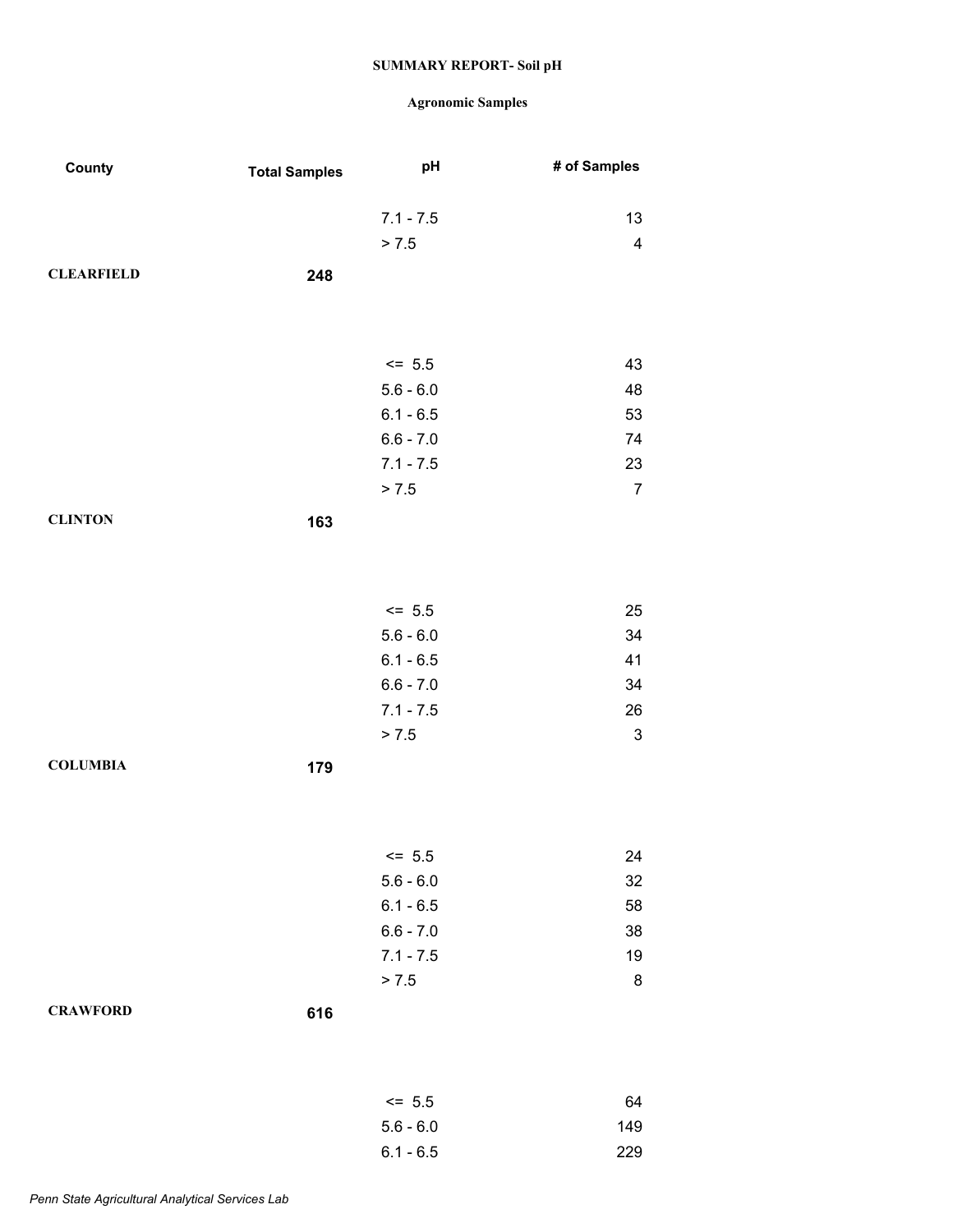| County            | <b>Total Samples</b> | pH          | # of Samples            |
|-------------------|----------------------|-------------|-------------------------|
|                   |                      | $6.6 - 7.0$ | 148                     |
|                   |                      | $7.1 - 7.5$ | 24                      |
|                   |                      | > 7.5       | $\sqrt{2}$              |
| <b>CUMBERLAND</b> | 204                  |             |                         |
|                   |                      |             |                         |
|                   |                      |             |                         |
|                   |                      | $\le$ 5.5   | 21                      |
|                   |                      | $5.6 - 6.0$ | $30\,$                  |
|                   |                      | $6.1 - 6.5$ | 47                      |
|                   |                      | $6.6 - 7.0$ | 51                      |
|                   |                      | $7.1 - 7.5$ | 44                      |
|                   |                      | > 7.5       | 11                      |
| <b>DAUPHIN</b>    | 179                  |             |                         |
|                   |                      |             |                         |
|                   |                      | $\le$ 5.5   | 9                       |
|                   |                      | $5.6 - 6.0$ | 28                      |
|                   |                      | $6.1 - 6.5$ | 47                      |
|                   |                      | $6.6 - 7.0$ | 73                      |
|                   |                      | $7.1 - 7.5$ | 21                      |
|                   |                      | > 7.5       | $\mathbf{1}$            |
| <b>DELAWARE</b>   | 23                   |             |                         |
|                   |                      |             |                         |
|                   |                      | $\le$ 5.5   | $\overline{7}$          |
|                   |                      | $5.6 - 6.0$ | $\mathbf 1$             |
|                   |                      | $6.1 - 6.5$ | $\overline{\mathbf{4}}$ |
|                   |                      | $6.6 - 7.0$ | 8                       |
|                   |                      | $7.1 - 7.5$ | $\boldsymbol{2}$        |
|                   |                      | > 7.5       | $\mathbf{1}$            |
| $\mathbf{ELK}$    | 202                  |             |                         |
|                   |                      |             |                         |
|                   |                      | $\le$ 5.5   | 40                      |
|                   |                      | $5.6 - 6.0$ | 43                      |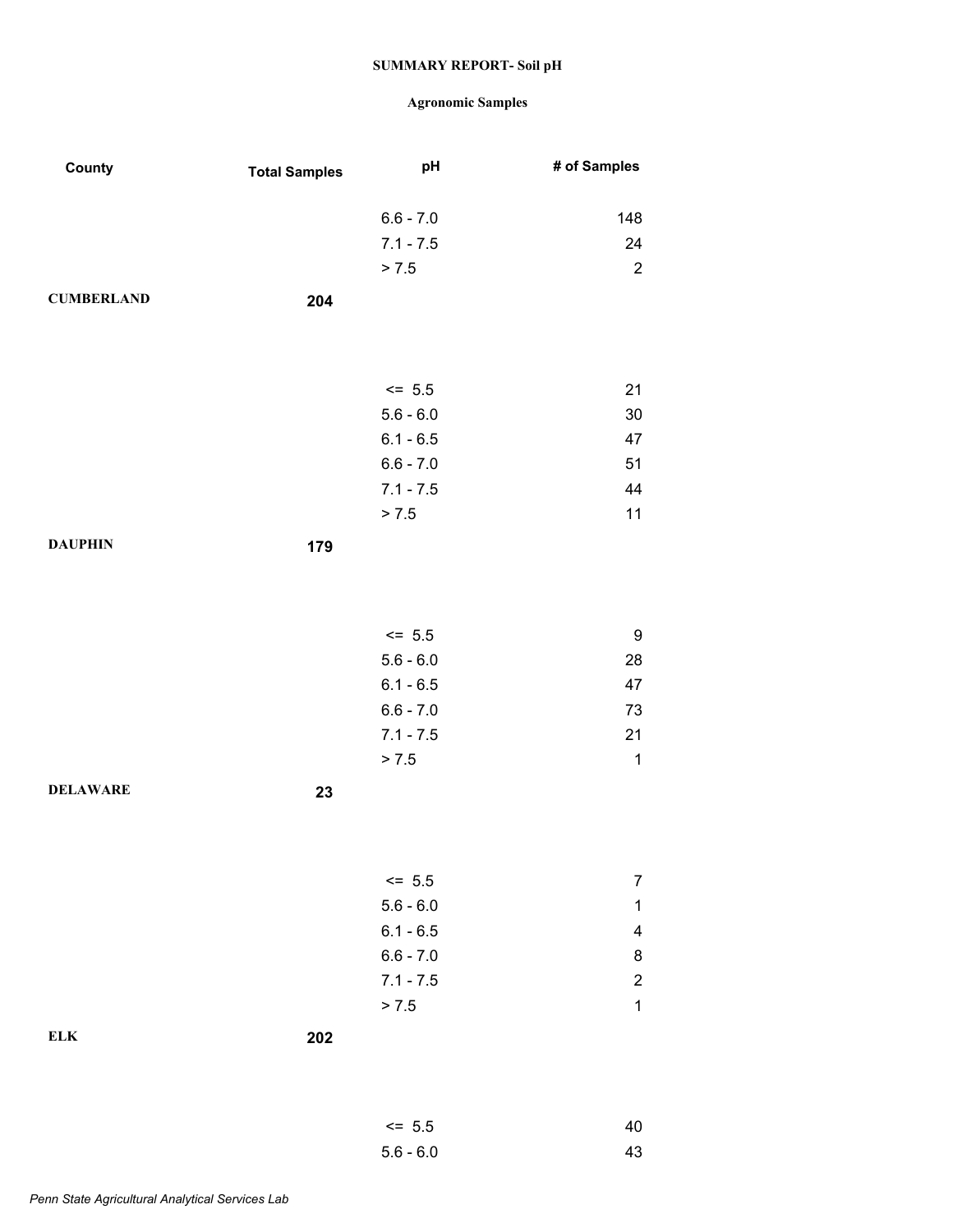| County          | <b>Total Samples</b> | pH                         | # of Samples     |
|-----------------|----------------------|----------------------------|------------------|
|                 |                      | $6.1 - 6.5$                | 54               |
|                 |                      | $6.6 - 7.0$                | 51               |
|                 |                      | $7.1 - 7.5$                | $\boldsymbol{9}$ |
|                 |                      | > 7.5                      | $\mathbf 5$      |
| <b>ERIE</b>     | 240                  |                            |                  |
|                 |                      |                            |                  |
|                 |                      | $\le$ 5.5                  | 41               |
|                 |                      | $5.6 - 6.0$<br>$6.1 - 6.5$ | $70\,$           |
|                 |                      | $6.6 - 7.0$                | 79<br>43         |
|                 |                      | $7.1 - 7.5$                | $\overline{7}$   |
| <b>FAYETTE</b>  | 178                  |                            |                  |
|                 |                      |                            |                  |
|                 |                      | $\le$ 5.5                  | 22               |
|                 |                      | $5.6 - 6.0$                | 49               |
|                 |                      | $6.1 - 6.5$                | 63               |
|                 |                      | $6.6 - 7.0$                | 34               |
|                 |                      | $7.1 - 7.5$                | $\mathbf 5$      |
|                 |                      | > 7.5                      | $\mathbf 5$      |
| <b>FOREST</b>   | 90                   |                            |                  |
|                 |                      |                            |                  |
|                 |                      | $\le$ 5.5                  | $\mathbf 5$      |
|                 |                      | $5.6 - 6.0$                | 13               |
|                 |                      | $6.1 - 6.5$                | $32\,$           |
|                 |                      | $6.6 - 7.0$                | $35\,$           |
|                 |                      | $7.1 - 7.5$                | $\,$ 5 $\,$      |
| <b>FRANKLIN</b> | 235                  |                            |                  |
|                 |                      | $\le$ 5.5                  | 12               |
|                 |                      | $5.6 - 6.0$                | 17               |
|                 |                      | $6.1 - 6.5$                | $73\,$           |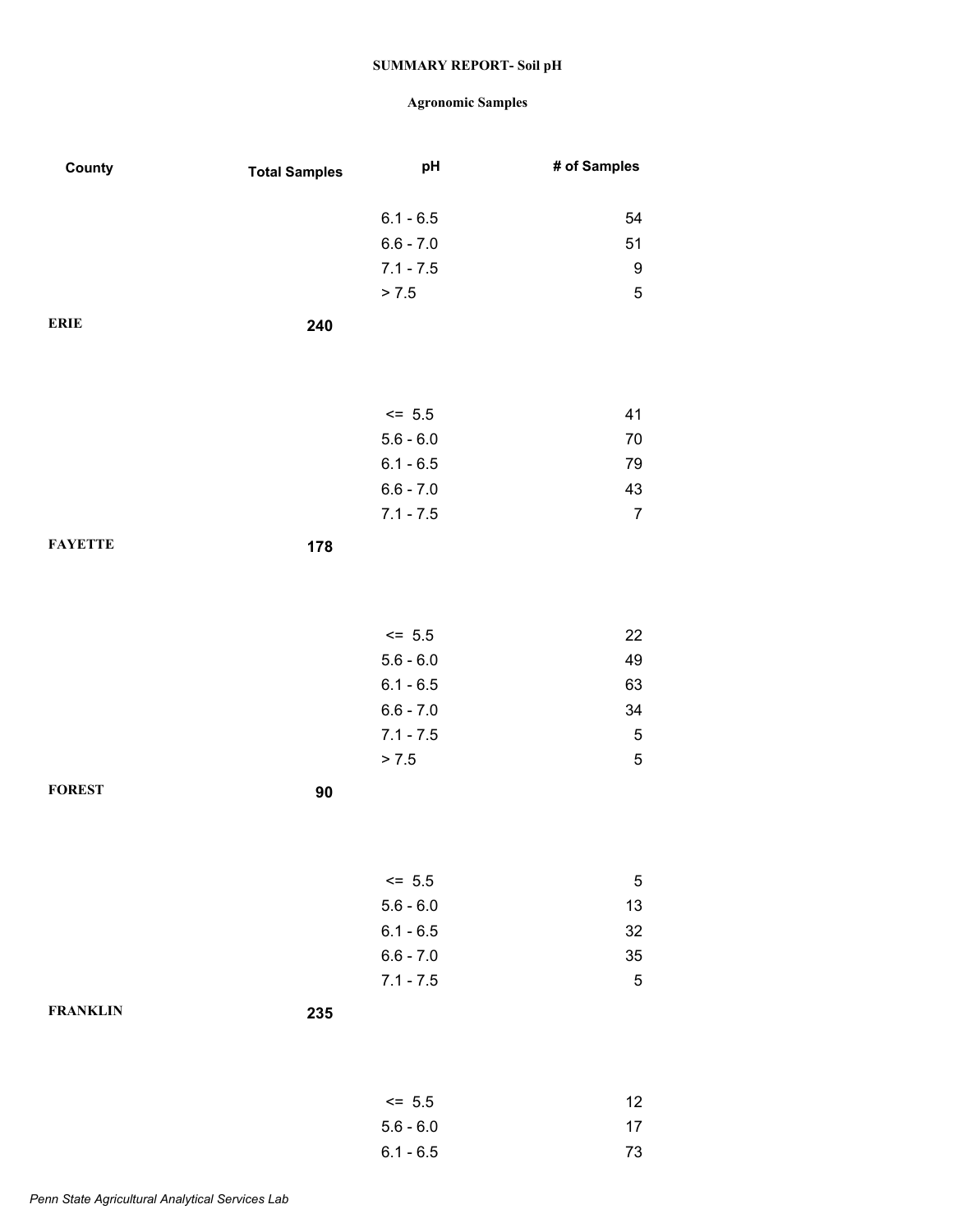| County            | <b>Total Samples</b> | pH                       | # of Samples              |
|-------------------|----------------------|--------------------------|---------------------------|
|                   |                      | $6.6 - 7.0$              | 99                        |
|                   |                      | $7.1 - 7.5$              | 24                        |
|                   |                      | > 7.5                    | $10$                      |
| <b>FULTON</b>     |                      |                          |                           |
|                   | 64                   |                          |                           |
|                   |                      |                          |                           |
|                   |                      |                          |                           |
|                   |                      | $\leq$ 5.5               | $10$                      |
|                   |                      | $5.6 - 6.0$              | 17                        |
|                   |                      | $6.1 - 6.5$              | 15                        |
|                   |                      | $6.6 - 7.0$              | 18                        |
|                   |                      | $7.1 - 7.5$              | $\ensuremath{\mathsf{3}}$ |
|                   |                      | > 7.5                    | $\mathbf{1}$              |
| <b>GREENE</b>     | 149                  |                          |                           |
|                   |                      |                          |                           |
|                   |                      |                          |                           |
|                   |                      | $\le$ 5.5                | 34                        |
|                   |                      | $5.6 - 6.0$              | 39                        |
|                   |                      | $6.1 - 6.5$              | 29                        |
|                   |                      | $6.6 - 7.0$              | 24                        |
|                   |                      | $7.1 - 7.5$              | 15                        |
|                   |                      | > 7.5                    | $\bf 8$                   |
| <b>HUNTINGDON</b> | 239                  |                          |                           |
|                   |                      |                          |                           |
|                   |                      |                          |                           |
|                   |                      | $\le$ 5.5                | 31                        |
|                   |                      | $5.6 - 6.0$              | 36                        |
|                   |                      | $6.1 - 6.5$              | 69                        |
|                   |                      | $6.6 - 7.0$              | 64                        |
|                   |                      | $7.1 - 7.5$              | 32                        |
|                   |                      | > 7.5                    | $\boldsymbol{7}$          |
| <b>INDIANA</b>    | 158                  |                          |                           |
|                   |                      |                          |                           |
|                   |                      |                          |                           |
|                   |                      |                          |                           |
|                   |                      | $\le$ 5.5<br>$5.6 - 6.0$ | 29<br>32                  |
|                   |                      |                          |                           |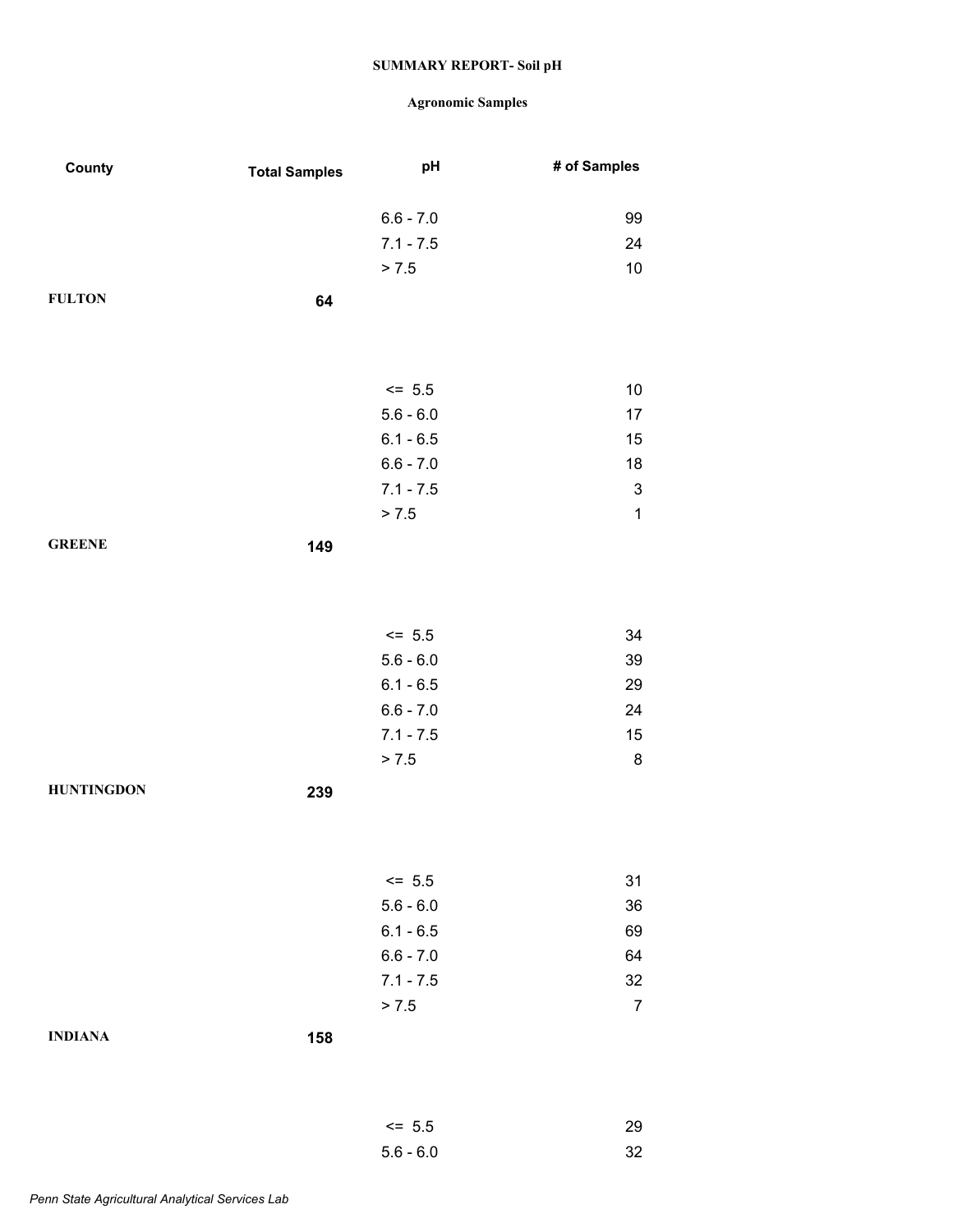| County            | <b>Total Samples</b> | pH          | # of Samples              |
|-------------------|----------------------|-------------|---------------------------|
|                   |                      | $6.1 - 6.5$ | 36                        |
|                   |                      | $6.6 - 7.0$ | 31                        |
|                   |                      | $7.1 - 7.5$ | 18                        |
|                   |                      | > 7.5       | 12                        |
|                   |                      |             |                           |
| <b>JEFFERSON</b>  | 431                  |             |                           |
|                   |                      |             |                           |
|                   |                      | $\le$ 5.5   | 55                        |
|                   |                      | $5.6 - 6.0$ | 91                        |
|                   |                      | $6.1 - 6.5$ | 123                       |
|                   |                      | $6.6 - 7.0$ | 118                       |
|                   |                      | $7.1 - 7.5$ | 34                        |
|                   |                      | > 7.5       | $10$                      |
| <b>JUNIATA</b>    | 155                  |             |                           |
|                   |                      |             |                           |
|                   |                      | $\le$ 5.5   | 11                        |
|                   |                      | $5.6 - 6.0$ | 18                        |
|                   |                      | $6.1 - 6.5$ | 53                        |
|                   |                      | $6.6 - 7.0$ | 48                        |
|                   |                      | $7.1 - 7.5$ | 23                        |
|                   |                      | > 7.5       | $\sqrt{2}$                |
| <b>LACKAWANNA</b> | 130                  |             |                           |
|                   |                      |             |                           |
|                   |                      | $\le$ 5.5   | 25                        |
|                   |                      | $5.6 - 6.0$ | 27                        |
|                   |                      | $6.1 - 6.5$ | 35                        |
|                   |                      | $6.6 - 7.0$ | $30\,$                    |
|                   |                      | $7.1 - 7.5$ | $10$                      |
|                   |                      | > 7.5       | $\ensuremath{\mathsf{3}}$ |
| <b>LANCASTER</b>  | 243                  |             |                           |
|                   |                      |             |                           |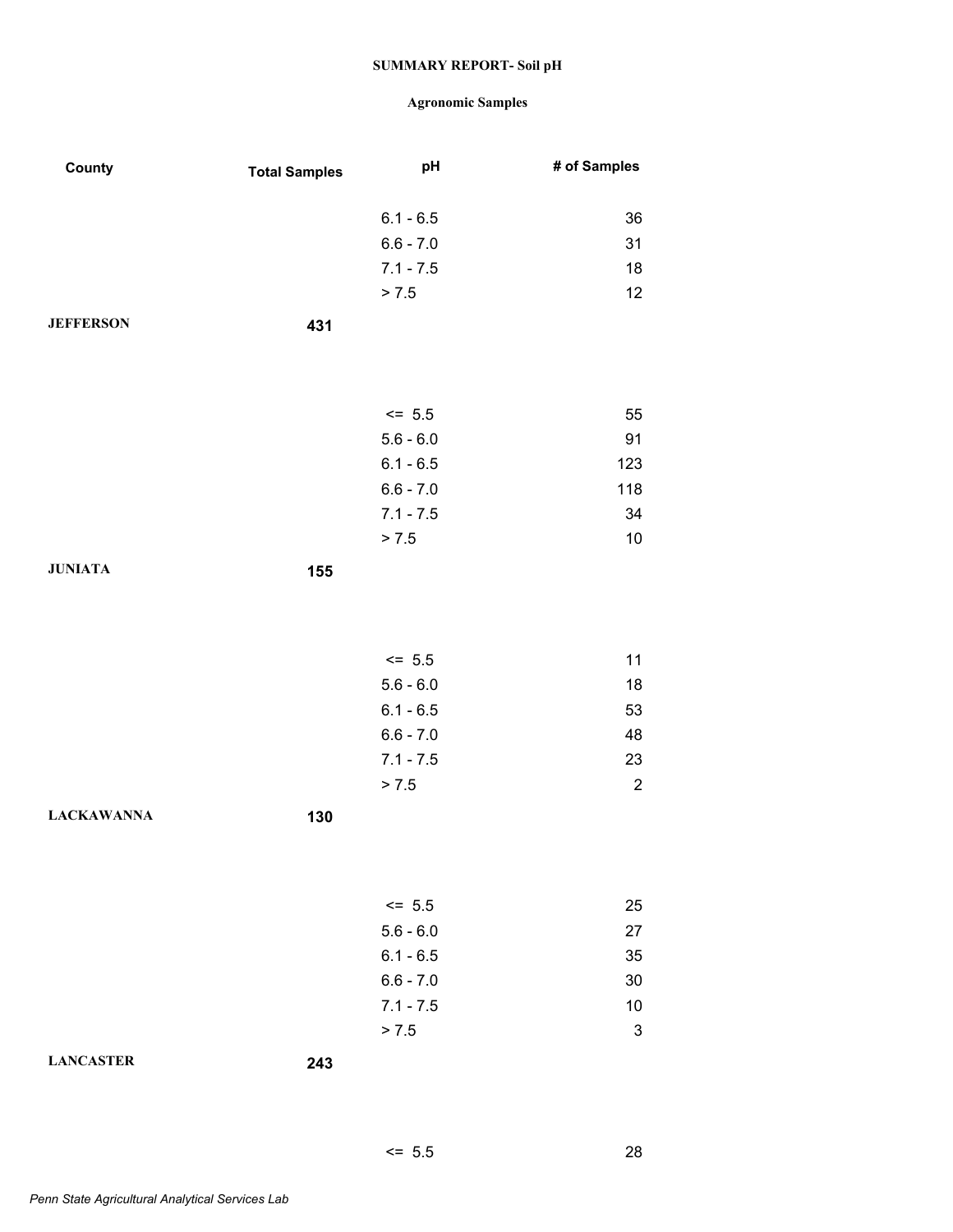| County          | <b>Total Samples</b> | pH                         | # of Samples     |
|-----------------|----------------------|----------------------------|------------------|
|                 |                      |                            |                  |
|                 |                      | $5.6 - 6.0$                | 17               |
|                 |                      | $6.1 - 6.5$                | 55               |
|                 |                      | $6.6 - 7.0$                | 74               |
|                 |                      | $7.1 - 7.5$                | 38               |
|                 |                      | > 7.5                      | 31               |
| <b>LAWRENCE</b> | 259                  |                            |                  |
|                 |                      |                            |                  |
|                 |                      |                            |                  |
|                 |                      | $\le$ 5.5                  | 24               |
|                 |                      | $5.6 - 6.0$                | 54               |
|                 |                      | $6.1 - 6.5$                | 111              |
|                 |                      | $6.6 - 7.0$                | 60               |
|                 |                      | $7.1 - 7.5$                | $\overline{7}$   |
|                 |                      | > 7.5                      | $\sqrt{3}$       |
| <b>LEBANON</b>  | 213                  |                            |                  |
|                 |                      |                            |                  |
|                 |                      |                            |                  |
|                 |                      |                            |                  |
|                 |                      | $\le$ 5.5                  | $\bf 8$          |
|                 |                      | $5.6 - 6.0$                | 16               |
|                 |                      | $6.1 - 6.5$                | 69               |
|                 |                      | $6.6 - 7.0$<br>$7.1 - 7.5$ | 96               |
|                 |                      |                            | 24               |
| <b>LEHIGH</b>   | ${\bf 77}$           |                            |                  |
|                 |                      |                            |                  |
|                 |                      |                            |                  |
|                 |                      | $\le$ 5.5                  | $\boldsymbol{9}$ |
|                 |                      | $5.6 - 6.0$                | 18               |
|                 |                      | $6.1 - 6.5$                | 24               |
|                 |                      | $6.6 - 7.0$                | 20               |
|                 |                      | $7.1 - 7.5$                | $\,6$            |
| <b>LUZERNE</b>  | 243                  |                            |                  |
|                 |                      |                            |                  |
|                 |                      |                            |                  |
|                 |                      |                            |                  |
|                 |                      | $\le$ 5.5                  | 23               |
|                 |                      | $5.6 - 6.0$                | 44               |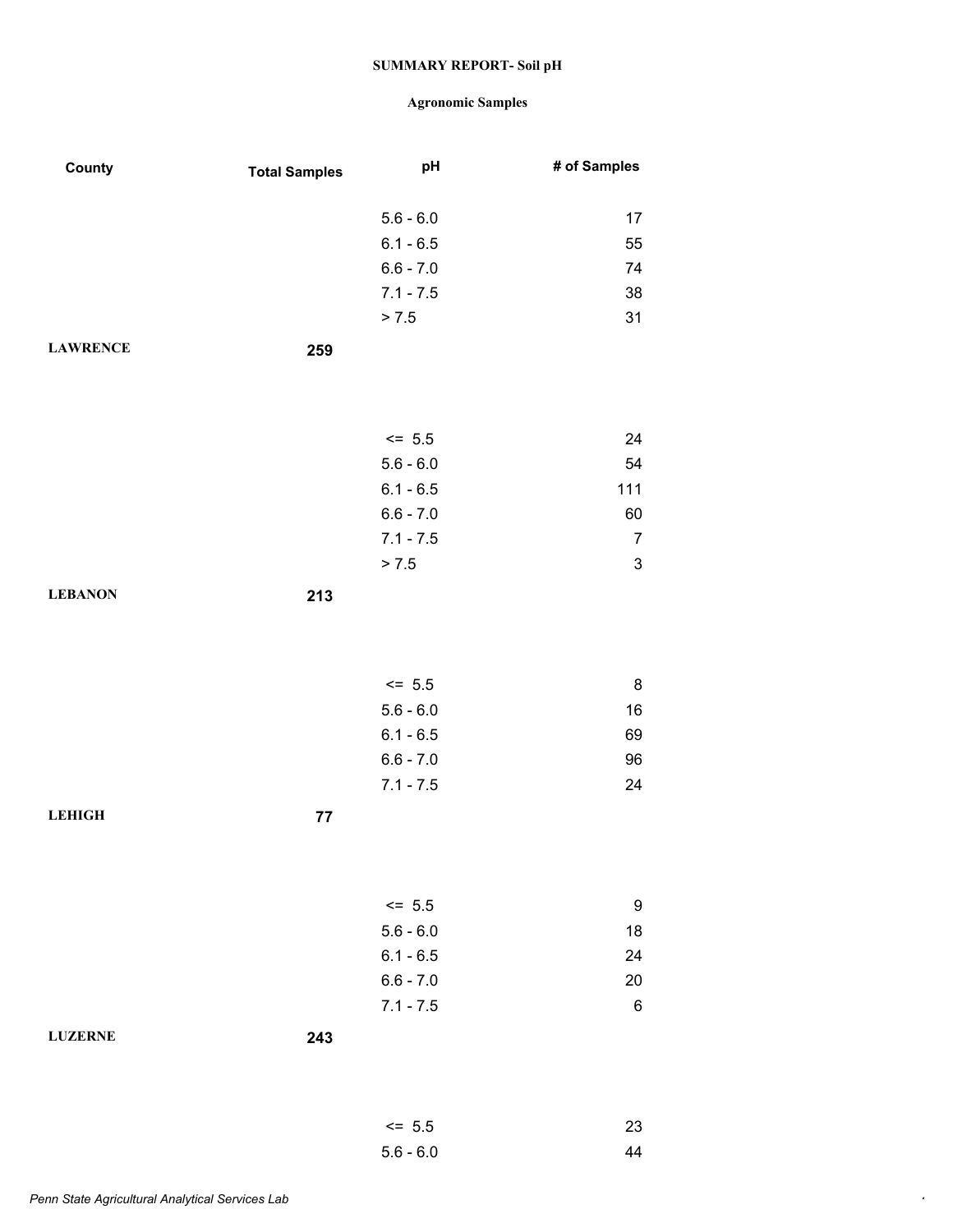| County          | <b>Total Samples</b> | pH          | # of Samples            |
|-----------------|----------------------|-------------|-------------------------|
|                 |                      |             |                         |
|                 |                      | $6.1 - 6.5$ | 58                      |
|                 |                      | $6.6 - 7.0$ | 76                      |
|                 |                      | $7.1 - 7.5$ | 36                      |
|                 |                      | > 7.5       | $\,6\,$                 |
| <b>LYCOMING</b> | 279                  |             |                         |
|                 |                      |             |                         |
|                 |                      | $\le$ 5.5   | 33                      |
|                 |                      | $5.6 - 6.0$ | 45                      |
|                 |                      | $6.1 - 6.5$ | 69                      |
|                 |                      | $6.6 - 7.0$ | 68                      |
|                 |                      | $7.1 - 7.5$ | 51                      |
|                 |                      | > 7.5       | 13                      |
| <b>MCKEAN</b>   | 106                  |             |                         |
|                 |                      |             |                         |
|                 |                      |             |                         |
|                 |                      | $\le$ 5.5   | 34                      |
|                 |                      | $5.6 - 6.0$ | 39                      |
|                 |                      | $6.1 - 6.5$ | 14                      |
|                 |                      | $6.6 - 7.0$ | $17\,$                  |
|                 |                      | $7.1 - 7.5$ | $\mathbf{1}$            |
|                 |                      | > 7.5       | $\mathbf{1}$            |
| <b>MERCER</b>   | 816                  |             |                         |
|                 |                      |             |                         |
|                 |                      | $\le$ 5.5   | 27                      |
|                 |                      | $5.6 - 6.0$ | 128                     |
|                 |                      | $6.1 - 6.5$ | 369                     |
|                 |                      | $6.6 - 7.0$ | 261                     |
|                 |                      | $7.1 - 7.5$ | 27                      |
|                 |                      | > 7.5       | $\overline{\mathbf{4}}$ |
| <b>MIFFLIN</b>  | 46                   |             |                         |
|                 |                      |             |                         |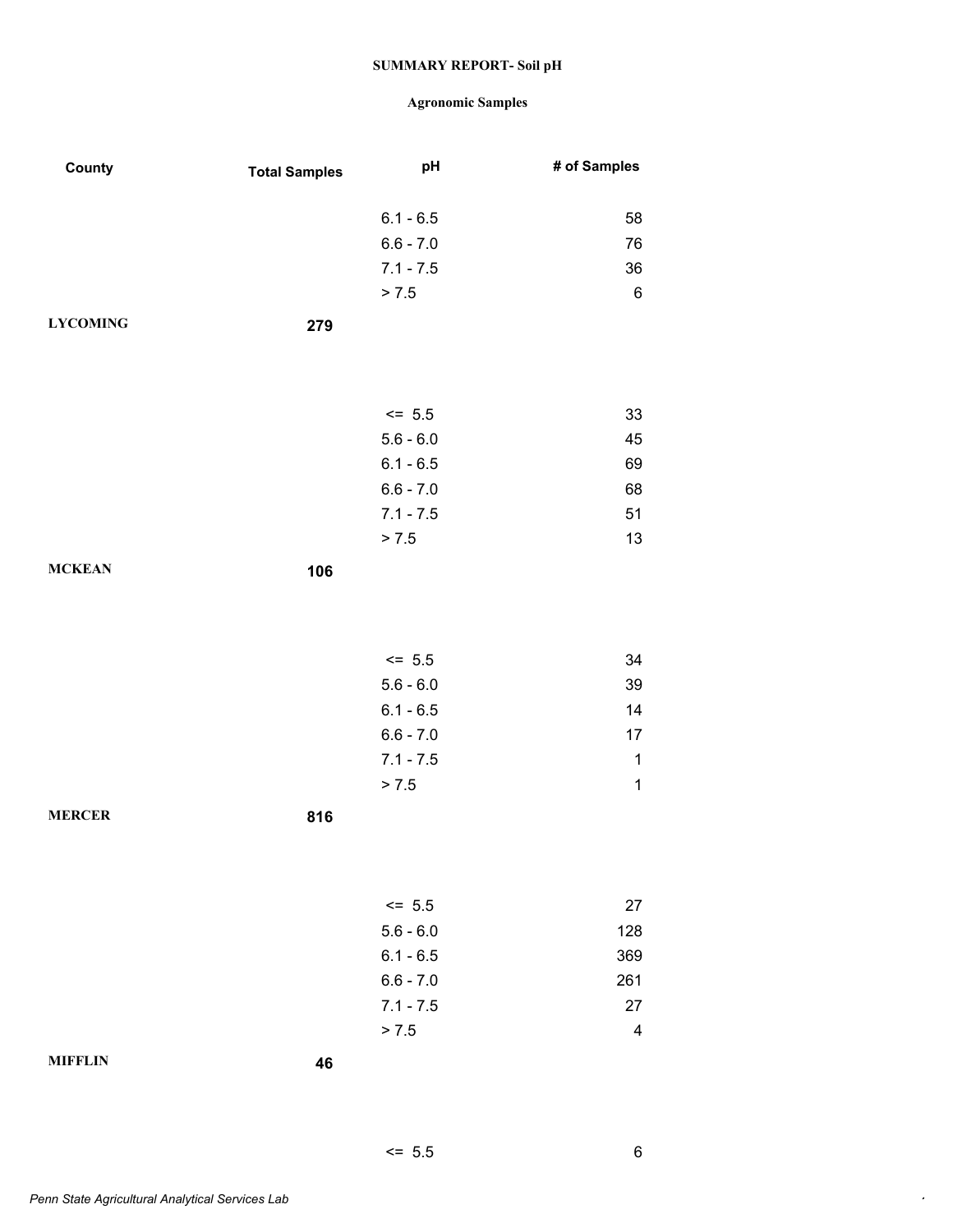| County             | <b>Total Samples</b> | pH          | # of Samples     |
|--------------------|----------------------|-------------|------------------|
|                    |                      | $5.6 - 6.0$ | 9                |
|                    |                      | $6.1 - 6.5$ | 15               |
|                    |                      | $6.6 - 7.0$ | $\boldsymbol{9}$ |
|                    |                      | $7.1 - 7.5$ | $\,$ 5 $\,$      |
|                    |                      | > 7.5       | $\overline{c}$   |
| <b>MONROE</b>      | 33                   |             |                  |
|                    |                      |             |                  |
|                    |                      | $\le$ 5.5   | $\mathbf 1$      |
|                    |                      | $5.6 - 6.0$ | $\boldsymbol{9}$ |
|                    |                      | $6.1 - 6.5$ | 16               |
|                    |                      | $6.6 - 7.0$ | $\,6\,$          |
|                    |                      | $7.1 - 7.5$ | $\mathbf{1}$     |
| <b>MONTGOMERY</b>  | 301                  |             |                  |
|                    |                      |             |                  |
|                    |                      | $\le$ 5.5   | 51               |
|                    |                      | $5.6 - 6.0$ | 67               |
|                    |                      | $6.1 - 6.5$ | 83               |
|                    |                      | $6.6 - 7.0$ | 49               |
|                    |                      | $7.1 - 7.5$ | 33               |
|                    |                      | > 7.5       | 18               |
| <b>MONTOUR</b>     | 82                   |             |                  |
|                    |                      |             |                  |
|                    |                      | $<= 5.5$    | $\boldsymbol{9}$ |
|                    |                      | $5.6 - 6.0$ | 17               |
|                    |                      | $6.1 - 6.5$ | 21               |
|                    |                      | $6.6 - 7.0$ | 22               |
|                    |                      | $7.1 - 7.5$ | 13               |
| <b>NORTHAMPTON</b> | 115                  |             |                  |
|                    |                      |             |                  |
|                    |                      | $\le$ 5.5   | 37               |
|                    |                      | $5.6 - 6.0$ | 25               |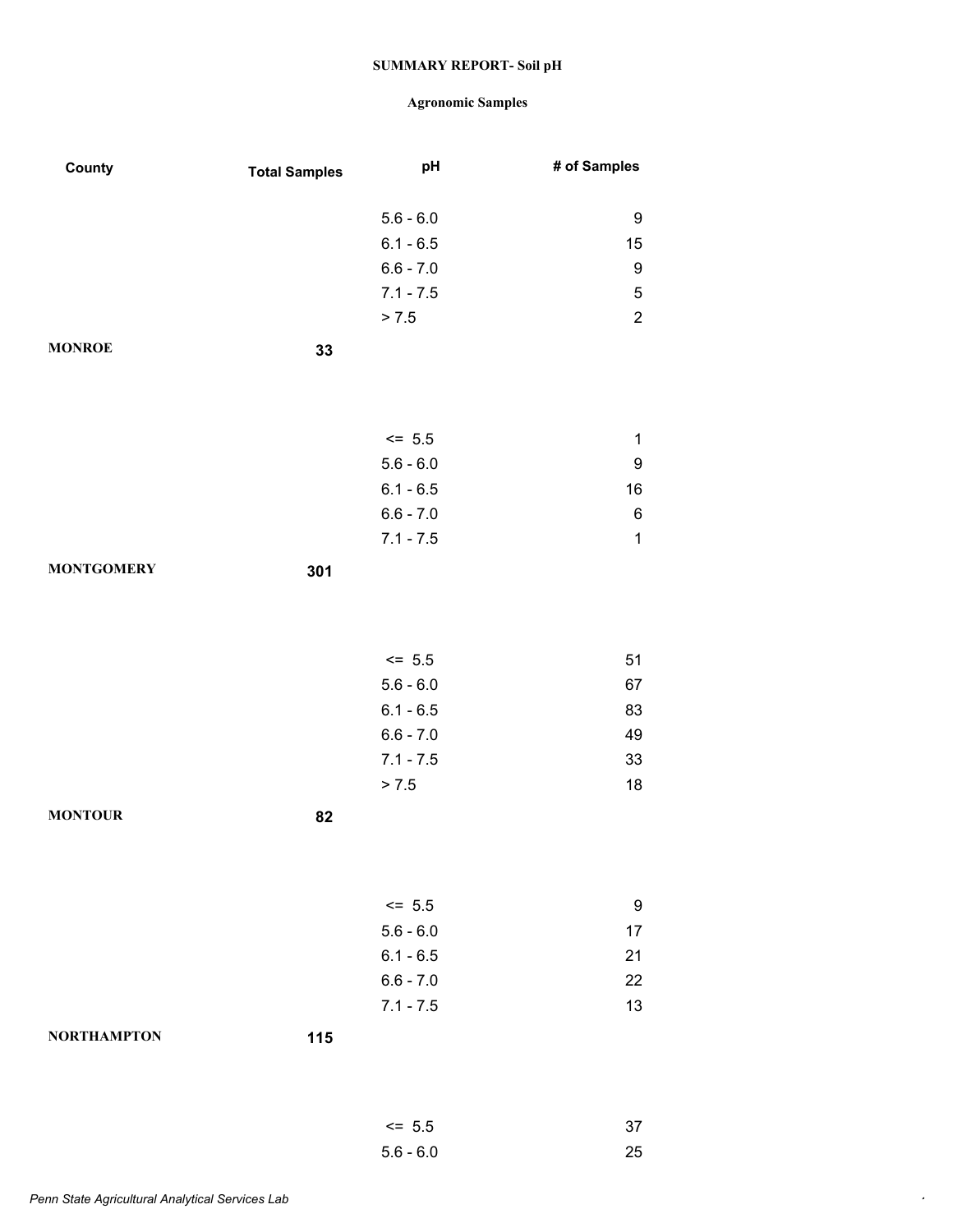| County                | <b>Total Samples</b> | pH          | # of Samples              |
|-----------------------|----------------------|-------------|---------------------------|
|                       |                      | $6.1 - 6.5$ | 20                        |
|                       |                      | $6.6 - 7.0$ | 25                        |
|                       |                      | $7.1 - 7.5$ | $\bf 8$                   |
| <b>NORTHUMBERLAND</b> | 278                  |             |                           |
|                       |                      |             |                           |
|                       |                      | $\le$ 5.5   | 22                        |
|                       |                      | $5.6 - 6.0$ | 43                        |
|                       |                      | $6.1 - 6.5$ | 87                        |
|                       |                      | $6.6 - 7.0$ | 87                        |
|                       |                      | $7.1 - 7.5$ | 35                        |
|                       |                      | > 7.5       | $\overline{\mathbf{4}}$   |
| <b>PERRY</b>          | 791                  |             |                           |
|                       |                      |             |                           |
|                       |                      | $\le$ 5.5   | 61                        |
|                       |                      | $5.6 - 6.0$ | 117                       |
|                       |                      | $6.1 - 6.5$ | 249                       |
|                       |                      | $6.6 - 7.0$ | 283                       |
|                       |                      | $7.1 - 7.5$ | 77                        |
|                       |                      | > 7.5       | $\overline{\mathbf{4}}$   |
| <b>PHILADELPHIA</b>   | 28                   |             |                           |
|                       |                      |             |                           |
|                       |                      | $\le$ 5.5   | $\overline{\mathbf{c}}$   |
|                       |                      | $5.6 - 6.0$ | $\overline{7}$            |
|                       |                      | $6.1 - 6.5$ | $\overline{\mathbf{c}}$   |
|                       |                      | $6.6 - 7.0$ | 3                         |
|                       |                      | $7.1 - 7.5$ | $\ensuremath{\mathsf{3}}$ |
|                       |                      | > 7.5       | 11                        |
| <b>PIKE</b>           | 7                    |             |                           |
|                       |                      | $5.6 - 6.0$ | $\ensuremath{\mathsf{3}}$ |
|                       |                      | $6.1 - 6.5$ | $\ensuremath{\mathsf{3}}$ |
|                       |                      |             |                           |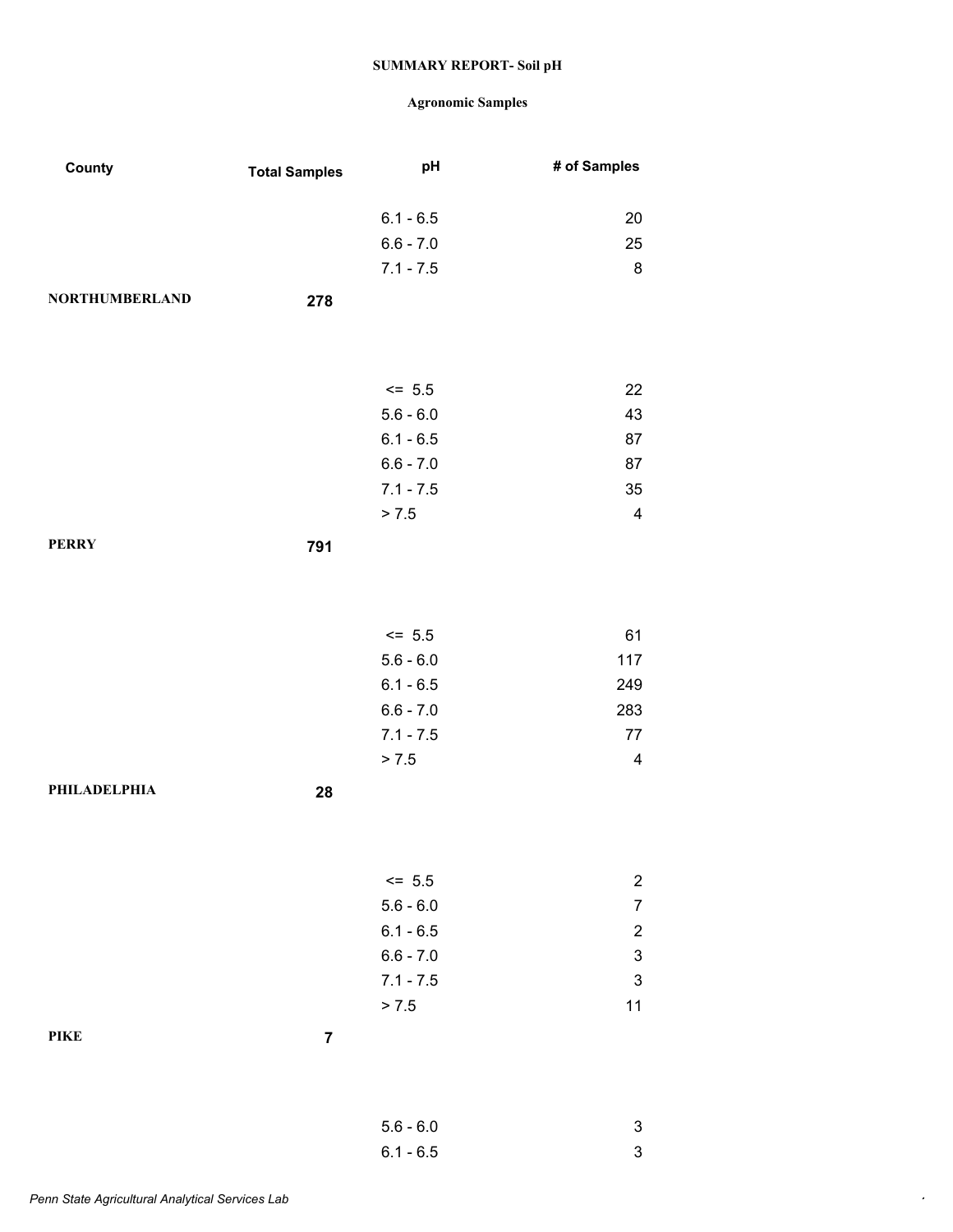| County            | <b>Total Samples</b> | pH          | # of Samples            |
|-------------------|----------------------|-------------|-------------------------|
|                   |                      | $6.6 - 7.0$ | $\mathbf{1}$            |
| <b>POTTER</b>     | 185                  |             |                         |
|                   |                      |             |                         |
|                   |                      |             |                         |
|                   |                      | $\leq$ 5.5  | 28                      |
|                   |                      | $5.6 - 6.0$ | 54                      |
|                   |                      | $6.1 - 6.5$ | 65                      |
|                   |                      | $6.6 - 7.0$ | 34                      |
|                   |                      | $7.1 - 7.5$ | $\overline{\mathbf{4}}$ |
| <b>SCHUYLKILL</b> | 229                  |             |                         |
|                   |                      |             |                         |
|                   |                      |             |                         |
|                   |                      | $\le$ 5.5   | 56                      |
|                   |                      | $5.6 - 6.0$ | 56                      |
|                   |                      | $6.1 - 6.5$ | 61                      |
|                   |                      | $6.6 - 7.0$ | 39                      |
|                   |                      | $7.1 - 7.5$ | 16                      |
|                   |                      | > 7.5       | $\mathbf{1}$            |
| <b>SNYDER</b>     | 178                  |             |                         |
|                   |                      |             |                         |
|                   |                      |             |                         |
|                   |                      | $\le$ 5.5   | 20                      |
|                   |                      | $5.6 - 6.0$ | 33                      |
|                   |                      | $6.1 - 6.5$ | 51                      |
|                   |                      | $6.6 - 7.0$ | 57                      |
|                   |                      | $7.1 - 7.5$ | 17                      |
| <b>SOMERSET</b>   | 117                  |             |                         |
|                   |                      |             |                         |
|                   |                      | $\le$ 5.5   | $10$                    |
|                   |                      | $5.6 - 6.0$ | 26                      |
|                   |                      | $6.1 - 6.5$ | 50                      |
|                   |                      | $6.6 - 7.0$ | 25                      |
|                   |                      | $7.1 - 7.5$ | $\mathbf 5$             |
|                   |                      | > 7.5       | $\mathbf{1}$            |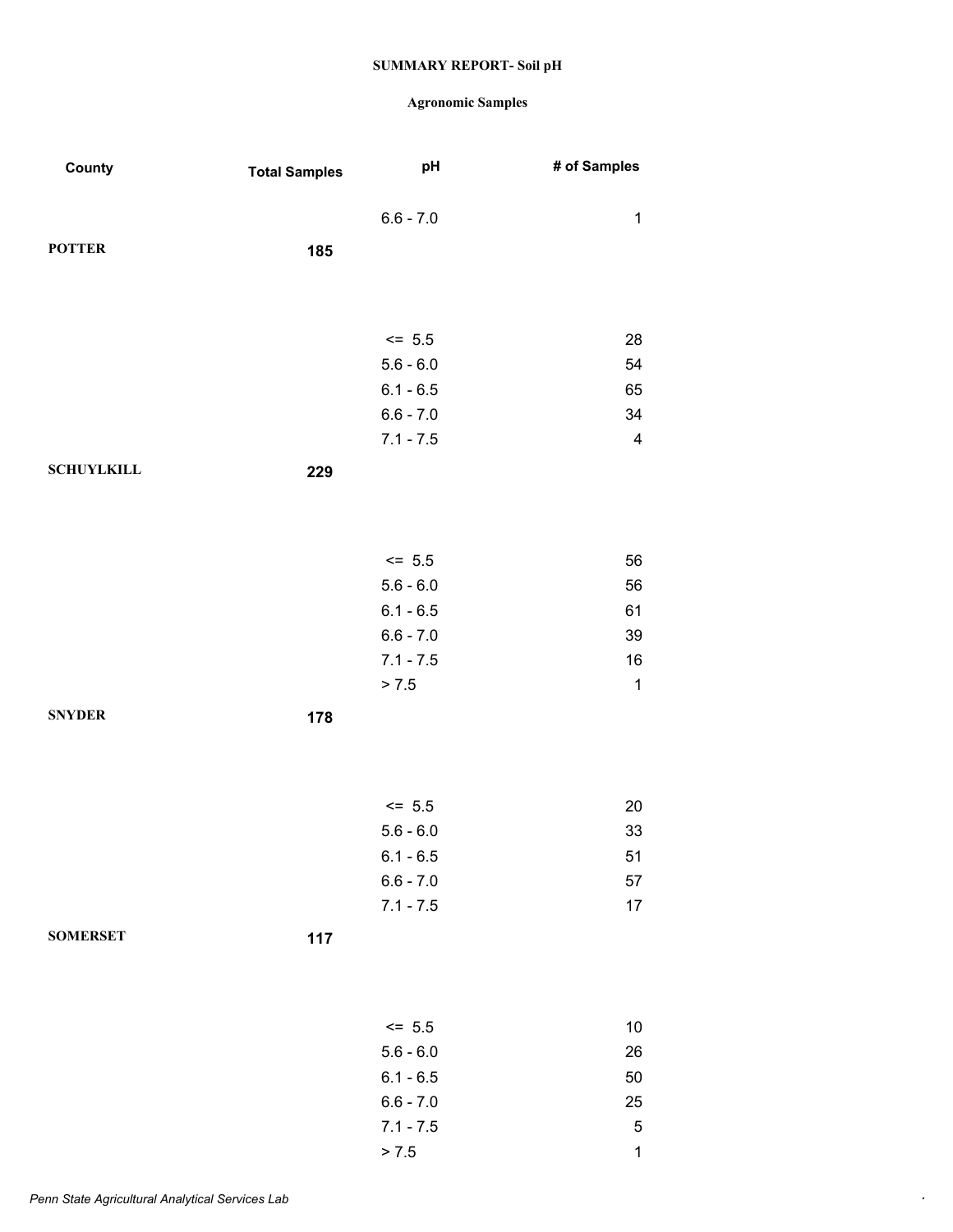| County             | <b>Total Samples</b> | pH                         | # of Samples     |
|--------------------|----------------------|----------------------------|------------------|
|                    |                      |                            |                  |
| <b>SULLIVAN</b>    | 15                   |                            |                  |
|                    |                      |                            |                  |
|                    |                      |                            |                  |
|                    |                      | $\le$ 5.5                  | $\overline{7}$   |
|                    |                      | $5.6 - 6.0$                | $\overline{c}$   |
|                    |                      | $6.1 - 6.5$                | $\overline{c}$   |
|                    |                      | $6.6 - 7.0$                | $\boldsymbol{2}$ |
|                    |                      | $7.1 - 7.5$                | $\overline{c}$   |
| <b>SUSQUEHANNA</b> | 393                  |                            |                  |
|                    |                      |                            |                  |
|                    |                      |                            |                  |
|                    |                      | $\le$ 5.5                  | 110              |
|                    |                      | $5.6 - 6.0$                | 119              |
|                    |                      | $6.1 - 6.5$                | 89               |
|                    |                      | $6.6 - 7.0$                | 48               |
|                    |                      | $7.1 - 7.5$                | 25               |
|                    |                      | > 7.5                      | $\overline{2}$   |
| <b>TIOGA</b>       | 402                  |                            |                  |
|                    |                      |                            |                  |
|                    |                      |                            |                  |
|                    |                      |                            |                  |
|                    |                      | $\le$ 5.5                  | 52               |
|                    |                      | $5.6 - 6.0$                | 101              |
|                    |                      | $6.1 - 6.5$<br>$6.6 - 7.0$ | 124              |
|                    |                      | $7.1 - 7.5$                | 97<br>27         |
|                    |                      | > 7.5                      | $\mathbf{1}$     |
| <b>UNION</b>       |                      |                            |                  |
|                    | 207                  |                            |                  |
|                    |                      |                            |                  |
|                    |                      |                            |                  |
|                    |                      | $\le$ 5.5                  | 6                |
|                    |                      | $5.6 - 6.0$                | 22               |
|                    |                      | $6.1 - 6.5$                | 74               |
|                    |                      | $6.6 - 7.0$                | 80               |
|                    |                      | $7.1 - 7.5$                | 24               |
|                    |                      | > 7.5                      | $\mathbf 1$      |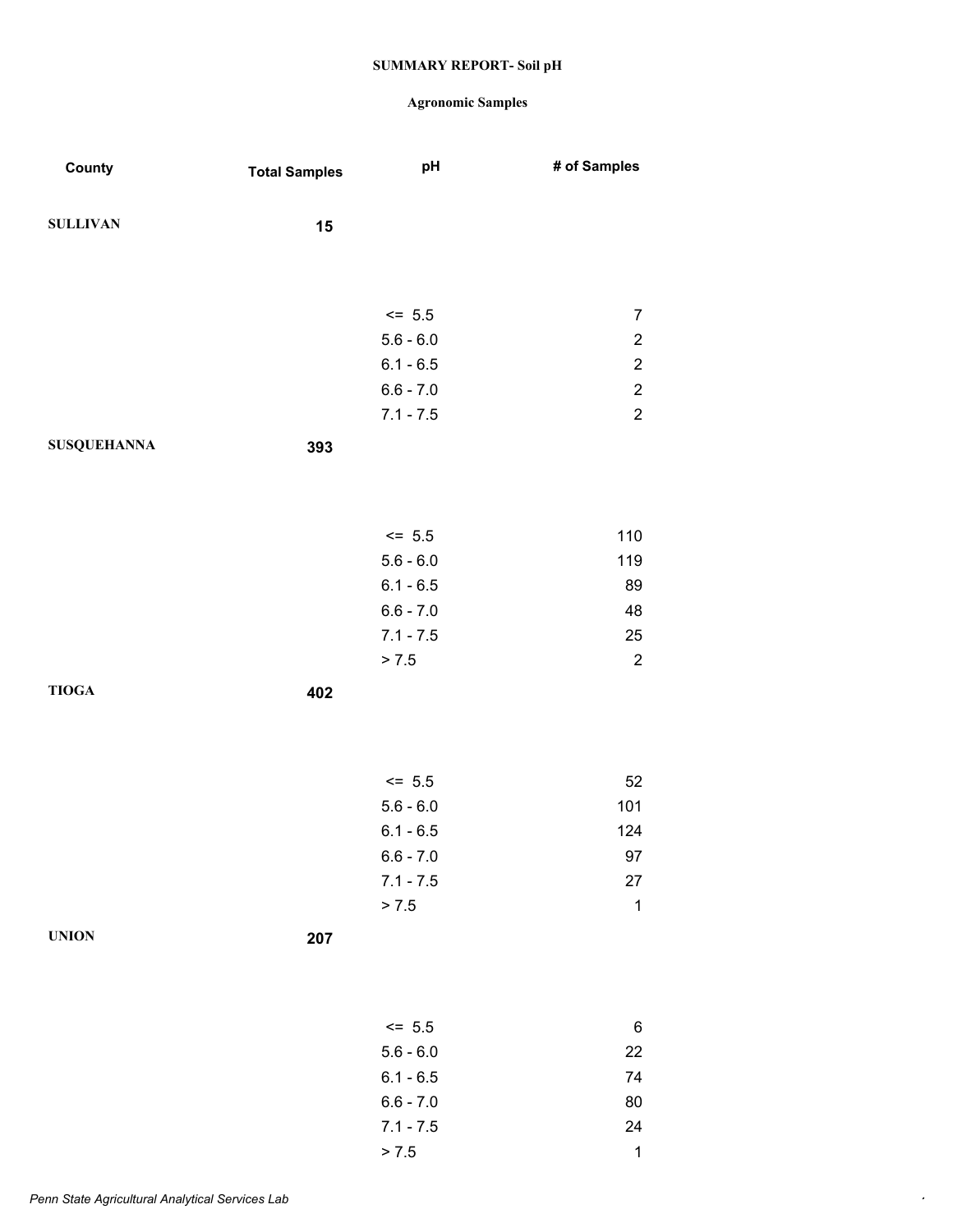| <b>VENANGO</b><br>89<br>$<= 5.5$<br>16<br>$5.6 - 6.0$<br>25<br>$6.1 - 6.5$<br>26<br>$6.6 - 7.0$<br>17<br>$7.1 - 7.5$<br>$\mathbf 5$<br><b>WARREN</b><br>62<br>$\le$ 5.5<br>8<br>$5.6 - 6.0$<br>17<br>$6.1 - 6.5$<br>20<br>$6.6 - 7.0$<br>13<br>$7.1 - 7.5$<br>4<br><b>WASHINGTON</b><br>309<br>$\le$ 5.5<br>41<br>$5.6 - 6.0$<br>72<br>$6.1 - 6.5$<br>105<br>$6.6 - 7.0$<br>59<br>$7.1 - 7.5$<br>22<br>> 7.5<br>$10$<br><b>WAYNE</b><br>169<br>$\le$ 5.5<br>39<br>$5.6 - 6.0$<br>41<br>$6.1 - 6.5$<br>48<br>$6.6 - 7.0$<br>19<br>$7.1 - 7.5$<br>$18$ | County | <b>Total Samples</b> | pH    | # of Samples             |
|------------------------------------------------------------------------------------------------------------------------------------------------------------------------------------------------------------------------------------------------------------------------------------------------------------------------------------------------------------------------------------------------------------------------------------------------------------------------------------------------------------------------------------------------------|--------|----------------------|-------|--------------------------|
|                                                                                                                                                                                                                                                                                                                                                                                                                                                                                                                                                      |        |                      |       |                          |
|                                                                                                                                                                                                                                                                                                                                                                                                                                                                                                                                                      |        |                      |       |                          |
|                                                                                                                                                                                                                                                                                                                                                                                                                                                                                                                                                      |        |                      |       |                          |
|                                                                                                                                                                                                                                                                                                                                                                                                                                                                                                                                                      |        |                      |       |                          |
|                                                                                                                                                                                                                                                                                                                                                                                                                                                                                                                                                      |        |                      |       |                          |
|                                                                                                                                                                                                                                                                                                                                                                                                                                                                                                                                                      |        |                      |       |                          |
|                                                                                                                                                                                                                                                                                                                                                                                                                                                                                                                                                      |        |                      |       |                          |
|                                                                                                                                                                                                                                                                                                                                                                                                                                                                                                                                                      |        |                      |       |                          |
|                                                                                                                                                                                                                                                                                                                                                                                                                                                                                                                                                      |        |                      |       |                          |
|                                                                                                                                                                                                                                                                                                                                                                                                                                                                                                                                                      |        |                      |       |                          |
|                                                                                                                                                                                                                                                                                                                                                                                                                                                                                                                                                      |        |                      |       |                          |
|                                                                                                                                                                                                                                                                                                                                                                                                                                                                                                                                                      |        |                      |       |                          |
|                                                                                                                                                                                                                                                                                                                                                                                                                                                                                                                                                      |        |                      |       |                          |
|                                                                                                                                                                                                                                                                                                                                                                                                                                                                                                                                                      |        |                      |       |                          |
|                                                                                                                                                                                                                                                                                                                                                                                                                                                                                                                                                      |        |                      |       |                          |
|                                                                                                                                                                                                                                                                                                                                                                                                                                                                                                                                                      |        |                      |       |                          |
|                                                                                                                                                                                                                                                                                                                                                                                                                                                                                                                                                      |        |                      |       |                          |
|                                                                                                                                                                                                                                                                                                                                                                                                                                                                                                                                                      |        |                      |       |                          |
|                                                                                                                                                                                                                                                                                                                                                                                                                                                                                                                                                      |        |                      |       |                          |
|                                                                                                                                                                                                                                                                                                                                                                                                                                                                                                                                                      |        |                      |       |                          |
|                                                                                                                                                                                                                                                                                                                                                                                                                                                                                                                                                      |        |                      |       |                          |
|                                                                                                                                                                                                                                                                                                                                                                                                                                                                                                                                                      |        |                      |       |                          |
|                                                                                                                                                                                                                                                                                                                                                                                                                                                                                                                                                      |        |                      |       |                          |
|                                                                                                                                                                                                                                                                                                                                                                                                                                                                                                                                                      |        |                      |       |                          |
|                                                                                                                                                                                                                                                                                                                                                                                                                                                                                                                                                      |        |                      |       |                          |
|                                                                                                                                                                                                                                                                                                                                                                                                                                                                                                                                                      |        |                      |       |                          |
|                                                                                                                                                                                                                                                                                                                                                                                                                                                                                                                                                      |        |                      |       |                          |
|                                                                                                                                                                                                                                                                                                                                                                                                                                                                                                                                                      |        |                      |       |                          |
|                                                                                                                                                                                                                                                                                                                                                                                                                                                                                                                                                      |        |                      |       |                          |
|                                                                                                                                                                                                                                                                                                                                                                                                                                                                                                                                                      |        |                      |       |                          |
|                                                                                                                                                                                                                                                                                                                                                                                                                                                                                                                                                      |        |                      |       |                          |
|                                                                                                                                                                                                                                                                                                                                                                                                                                                                                                                                                      |        |                      |       |                          |
|                                                                                                                                                                                                                                                                                                                                                                                                                                                                                                                                                      |        |                      |       |                          |
|                                                                                                                                                                                                                                                                                                                                                                                                                                                                                                                                                      |        |                      |       |                          |
|                                                                                                                                                                                                                                                                                                                                                                                                                                                                                                                                                      |        |                      | > 7.5 | $\overline{\mathcal{A}}$ |